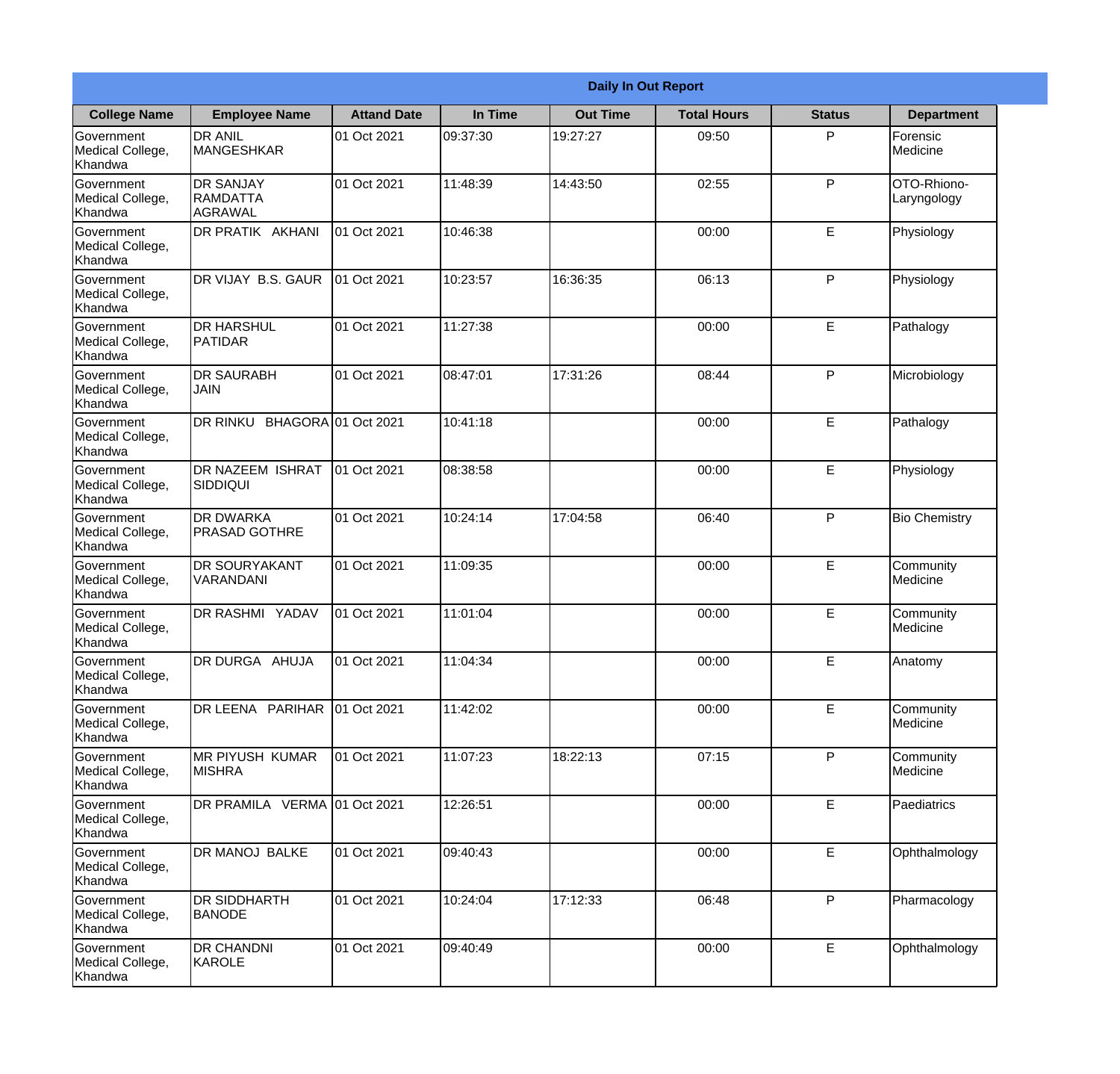| <b>Designation</b>                  | <b>Category</b> |
|-------------------------------------|-----------------|
| Assistant Professor   Para Clinical |                 |
| Professor                           | Clinical        |
| Assistant Professor Non Clinical    |                 |
| Associate Professor Non Clinical    |                 |
| <b>Assistant Professor</b>          | Para Clinical   |
| Associate Professor Para Clinical   |                 |
| Assistant Professor   Para Clinical |                 |
| Professor                           | Non Clinical    |
| Demonstrator/Tutor   Non Clinical   |                 |
| Demonstrator/Tutor   Para Clinical  |                 |
| <b>Assistant Professor</b>          | Para Clinical   |
| Demonstrator/Tutor   Non Clinical   |                 |
| <b>Assistant Professor</b>          | Para Clinical   |
| Statistician                        | Para Clinical   |
| Professor                           | Clinical        |
| <b>Assistant Professor</b>          | <b>Clinical</b> |
| Associate Professor   Para Clinical |                 |
| <b>Assistant Professor</b>          | <b>Clinical</b> |

## **Daily In Out Report**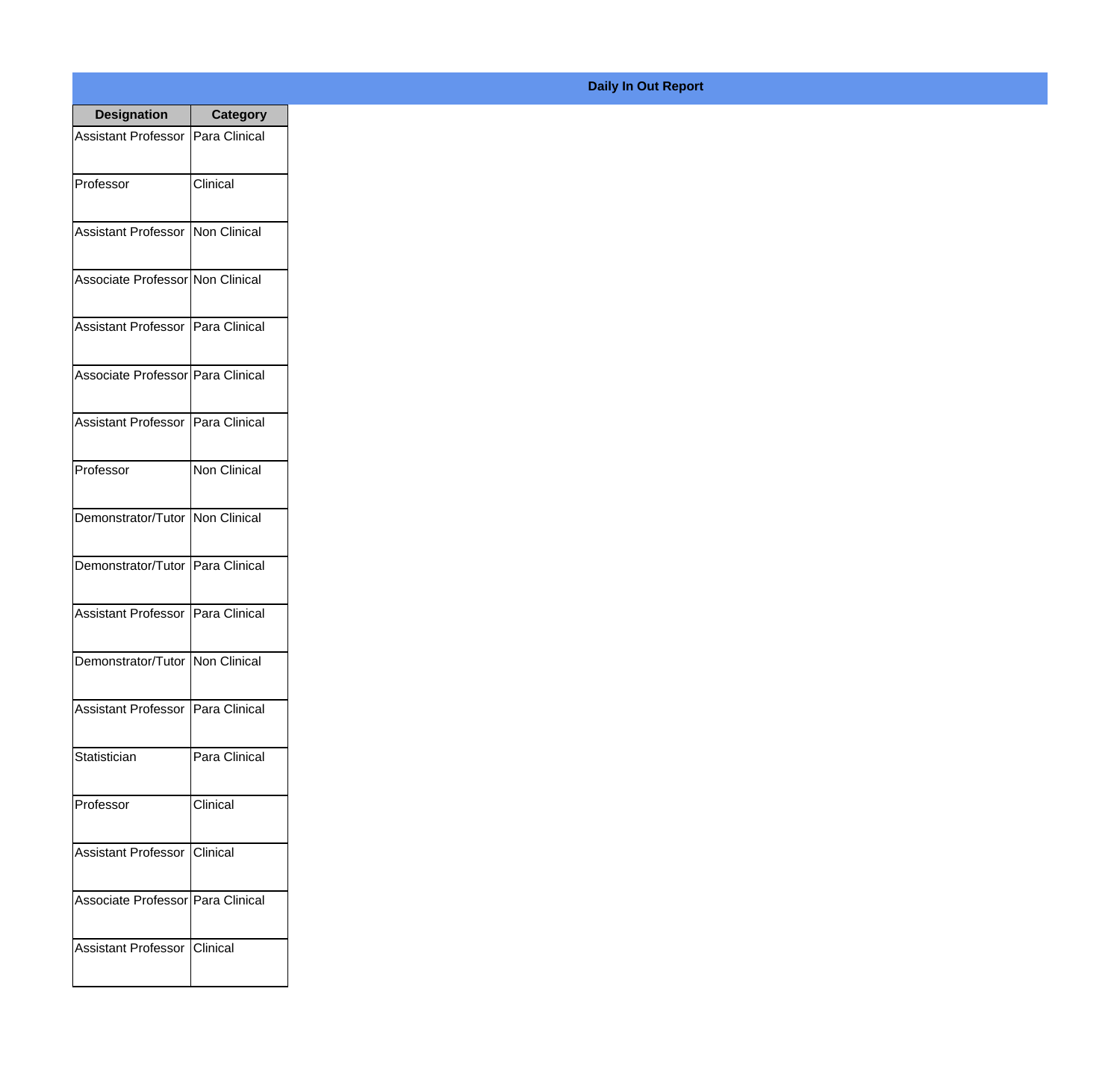|                                                         |                                         |             |          | <b>Daily In Out Report</b> |       |   |                        |
|---------------------------------------------------------|-----------------------------------------|-------------|----------|----------------------------|-------|---|------------------------|
| Government<br>Medical College,<br>Khandwa               | <b>DR PRIYA KAPOOR</b><br>KAPOOR        | 01 Oct 2021 | 14:54:22 |                            | 00:00 | E | Pathalogy              |
| <b>Government</b><br>Medical College,<br><b>Khandwa</b> | <b>IDR SAPNA</b><br><b>MAHESHRAM</b>    | 01 Oct 2021 | 11:20:52 |                            | 00:00 | E | Community<br>Medicine  |
| Government<br>Medical College,<br>Khandwa               | <b>DR NISHA</b><br><b>KAITHWAS</b>      | 01 Oct 2021 | 10:29:12 | 13:37:23                   | 03:08 | P | Psychiatry             |
| <b>Government</b><br>Medical College,<br>Khandwa        | <b>DR RAJU</b>                          | 01 Oct 2021 | 09:53:51 |                            | 00:00 | E | Forensic<br>Medicine   |
| <b>Government</b><br>Medical College,<br>Khandwa        | DR ARUN KUMAR<br>PARGI                  | 01 Oct 2021 | 12:08:54 |                            | 00:00 | E | <b>General Surgery</b> |
| Government<br>Medical College,<br>Khandwa               | <b>DR PRIYESH</b><br><b>MARSKOLE</b>    | 01 Oct 2021 | 15:27:39 |                            | 00:00 | E | Community<br>Medicine  |
| <b>Government</b><br>Medical College,<br>Khandwa        | <b>IDR SANGEETA</b><br><b>CHINCHOLE</b> | 01 Oct 2021 | 11:14:11 |                            | 00:00 | E | Physiology             |
| <b>Government</b><br>Medical College,<br>Khandwa        | <b>DR SATISH</b><br><b>CHANDEL</b>      | 01 Oct 2021 | 08:11:55 |                            | 00:00 | E | Pharmacology           |
| <b>Government</b><br>Medical College,<br>Khandwa        | IDR JITENDRA<br><b>AHIRWAR</b>          | 01 Oct 2021 | 10:18:55 | 19:10:39                   | 08:52 | P | Pathalogy              |
| Government<br>Medical College,<br>Khandwa               | <b>DR MUKTESHWARI</b><br><b>GUPTA</b>   | 01 Oct 2021 | 16:54:56 |                            | 00:00 | E | Pharmacology           |
| Government<br>Medical College,<br>Khandwa               | DR YASHPAL RAY                          | 01 Oct 2021 | 11:09:26 |                            | 00:00 | E | Anatomy                |
| Government<br>Medical College,<br>Khandwa               | RENU WAGHMARE                           | 01 Oct 2021 | 11:08:29 | 14:58:48                   | 03:50 | P | Community<br>Medicine  |